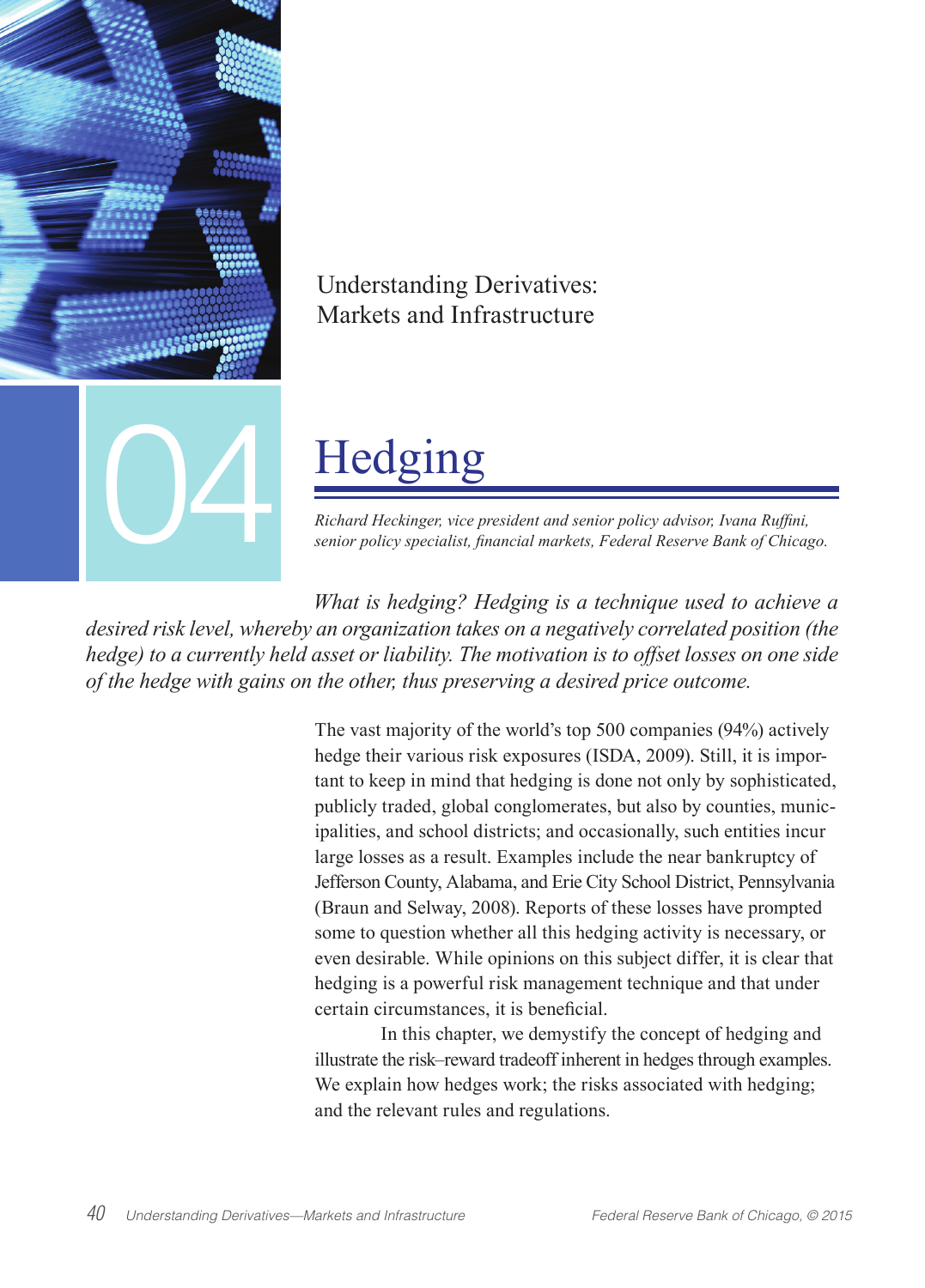## Risk–Reward Tradeoff

Predictability and growth of future cash flows are important for everyone—corporations, municipalities, non-profit entities, and individuals. Steady, increasing cash flows positively impact company valuations and access to capital. Conversely, poor cash flow forecasting and management can cause a liquidity problem for a firm and can even lead to its insolvency. Thus, control of earnings volatility is a key management objective for many organizations. Forecasting swings in revenues and costs depends on a myriad of factors, so management may be willing to cap potential expected returns in order to limit potential losses. One way to do this is through the implementation of a hedging program.

Some empirical studies show that while hedging is indeed widespread, the economic impact is minor (Guay and Kothari, 2003; Carter, Rogers, and Simkins, 2002; Smithson and Simkins, 2005). That is to be expected. By design, effective hedges are meant to stabilize expected cash flows. To understand the impact hedging has on the predictability of future cash flows, consider the following foreign exchange (FX) hedge scenario.

Example: A European company expects a payment from their U.S. client in June 2015 in the amount of \$5 million. Upon the receipt of the payment, the company will need to convert the receivable denominated in U.S. dollars to euros. To eliminate the risk of an unfavorable exchange rate move, the company chooses to enter into a hedge using EUR/USD futures that expire in June 2015.

The current price of the June 2015 contract is 1.2195, which means that the current value of the receivable is EUR 4,100,041, which is \$5,000,000 divided by 1.2195. The goal of the hedge is for the company to receive EUR 4,100,041 in June 2015, regardless of where the exchange rates end up. The company picks a futures contract with the size of EUR 100,000. In this case, the value of each contract in U.S. dollars is \$121,950. Dividing the \$5 million receivable by the contract dollar value gives us 41.00041, thus 41 contracts are needed to hedge the exposure. (See box 1.)

The example shows that through hedging the company was able to mitigate the impact of currency exchange rate fluctuations and eliminate volatility. It cost less than 3 euro to prevent a potential loss of 253,887.15 euro on one receivable. At the same time, the hedge also prevented the company from materializing a potential profit due to a favorable change in FX rates, which exemplifies the risk–reward trade off inherent in hedging activity.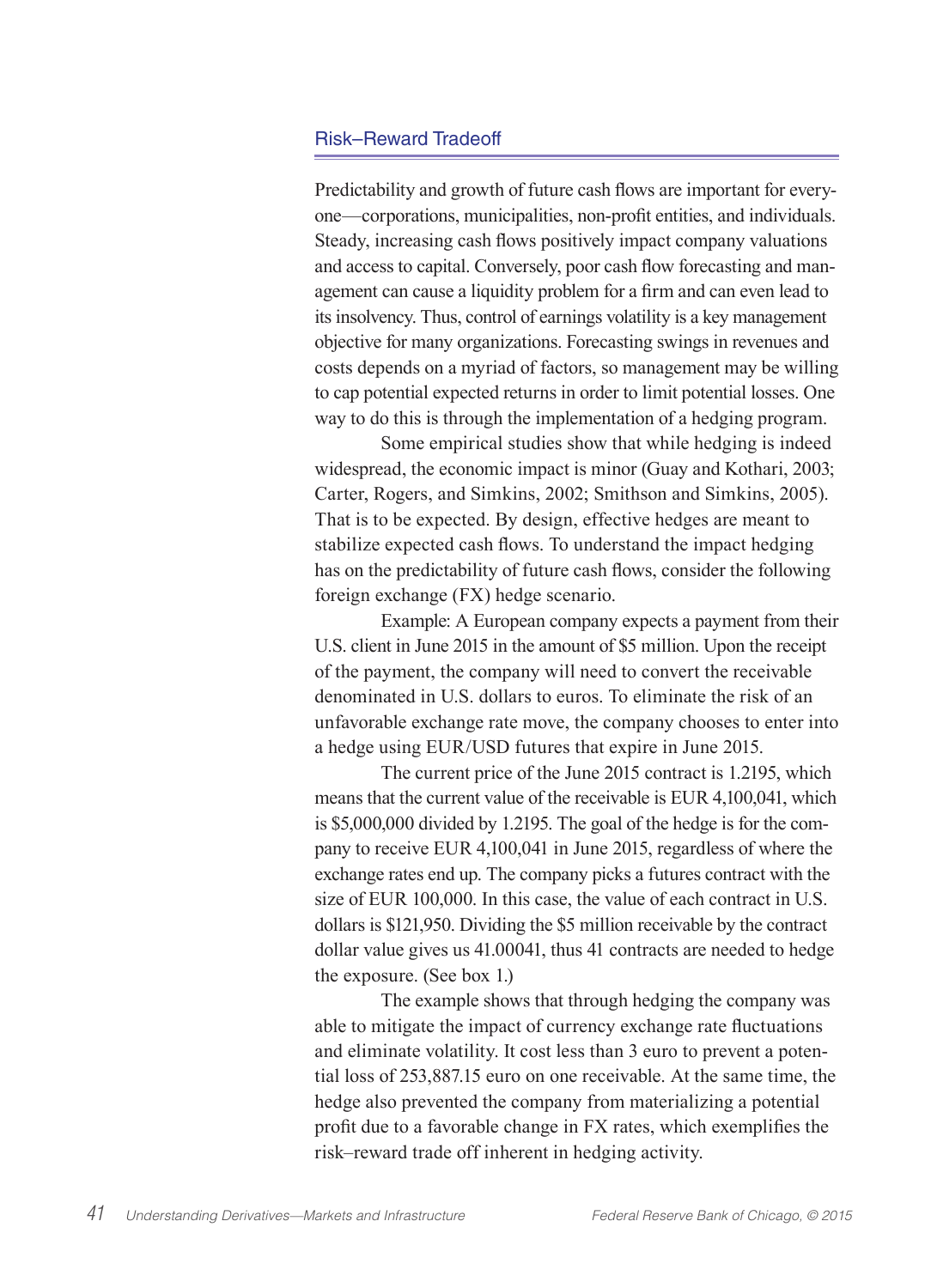# **Box 1 – FX Hedge Example**

**Possible profit and loss (PnL) outcomes on the day the receivable is paid.**

# **1) Euro strengthens against the U.S. dollar => 1 EUR = 1.3000 USD**

Receivable value (RV) = USD  $5,000,000/1.3000$  = EUR  $3,846,153.85$  $3,846,153.85 - 4,100,041 = -253,887.15$ 

**Loss on RV is EUR 253,887.15**

Hedge value (HV) =  $41*100,000*(1.3 - 1.2195)$  = USD 330,050 or EUR 253,884.61 **Profit on HV is EUR 253,884.61**

 $RV+HV = -253,887.15$  EUR + EUR 253,884.61 = -2.54 EUR

**The net of the receivable and the hedge position is a total loss of EUR 2.54.**

**2) The exchange rate remains unchanged => 1 EUR = 1.2195 USD** Receivable value (RV) = USD 5,000,000/1.2195 = EUR 4,100,041  $4,100,041 - 4,100,041 = 0$ 

**There is no change in RV.**

Hedge value  $(HV) = 41*100,000*(1.2195 - 1.2195) = 0$ 

**There is no profit or loss on the value of the hedge.**

 $RV + HV = 0 + 0 = 0$ 

**There is no change in PnL.**

**3) Euro weakens against the US dollar => 1 EUR = 1.2000 USD** Receivable value (RV) = USD  $5,000,000/1.2000$  = EUR 4,166,666.67  $4,166,666.67 - 4,100,041 = 66,625.67$ 

**Profit on RV is EUR 66,625.67**

Hedge value (HV) =  $41*100,000*(1.2 - 1.2195) = -79,990$  USD or  $-66,625$  EUR **Profit on HV is EUR 253,884.61**

 $RV + HV = EUR 66,625.67 + (-66,625 EUR) = EUR 0.67$ 

**The net of the receivable and the hedge position is a total profit of EUR 0.67.**

# To Hedge or Not To Hedge?

That is the question, and there is no simple answer. Firms may choose to hedge to reap tax benefits, to protect against extreme events, or to avoid earnings volatility. Hedging is not a money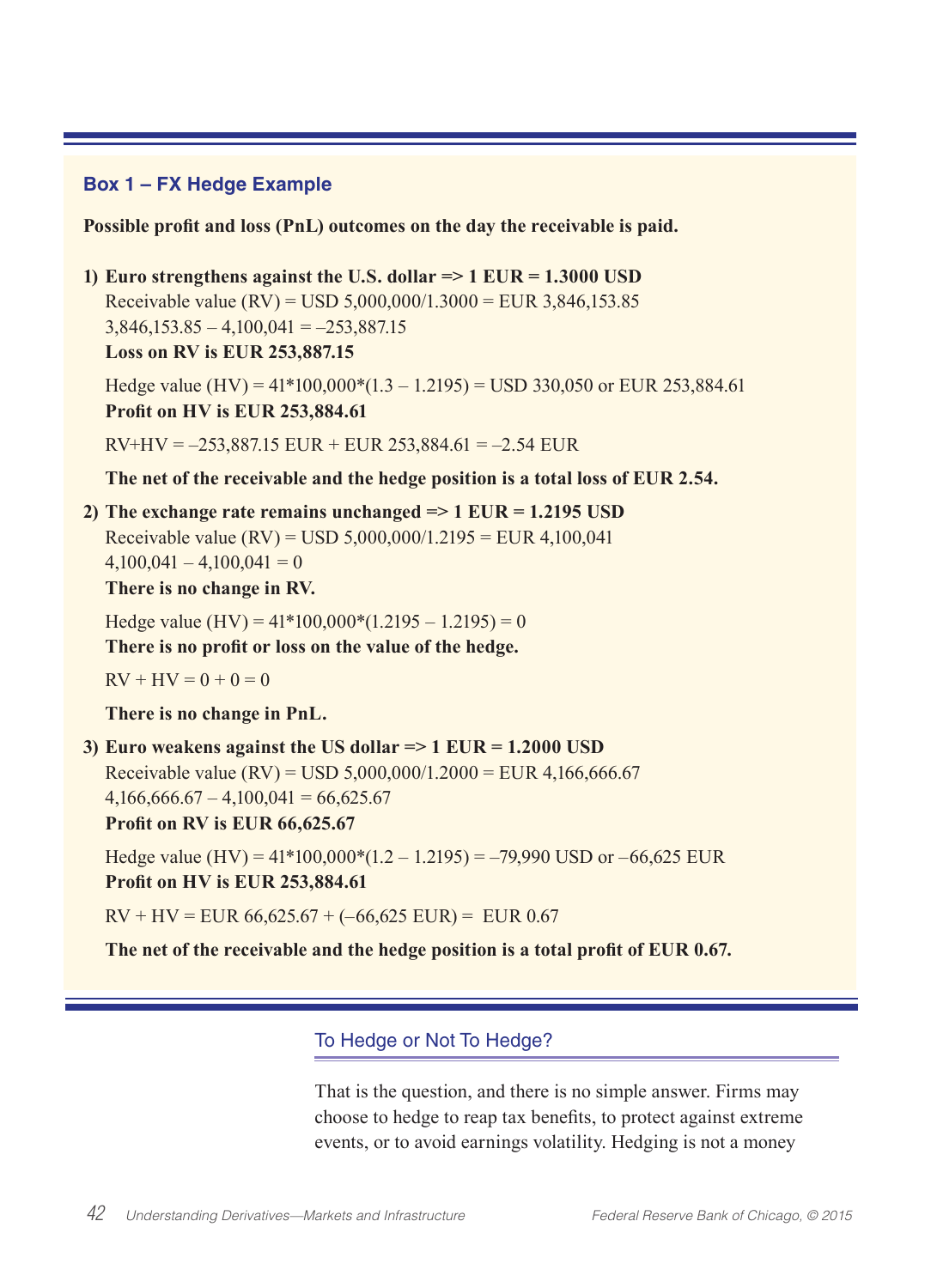making strategy, but a loss limiting one. Of course, the goal is not to completely eliminate all risks, because doing so would also significantly reduce profits. Thus, management needs to decide which risk exposures should remain and which should be neutralized or reduced through hedging. The success of a hedging program depends

# *Hedging is not a money making strategy, but a loss limiting one.*

on several important factors. First, a prospective hedger needs to have a detailed understanding of the various risk exposures of the enterprise as a whole. Second, the hedger has to evaluate the available hedging

instruments and decide if any are suitable for the intended risk reduction strategy. Finally, a cost–benefit analysis must justify the hedge; otherwise the appropriate decision would be not to hedge.

Comprehensive risk assessment is crucial for the design of an effective hedge. It is essential that management understands the enterprise-wide risk exposure and differentiates nominal transactionlevel exposures from the aggregate net economic exposure. Why? Sometimes, natural (operational) hedges already exist within the business structure, but only become evident with the assessment of the aggregate exposure. Management may elect to offset risks through implementation of operational changes. For example, a company with sizable revenues in the European Union (EU) may decide to offset its FX risk exposure by establishing a fully operational subsidiary overseas, thereby incurring expenses in euros. On the other hand, hedging only nominal exposures can inadvertently compound enterprise risk. A McKinsey article on hedging offered an example of a company that almost "wiped out" its entire projected earnings with a natural gas hedge because the hedging manager did not realize that "the company's sales contracts were structured so that natural-gas prices were treated as a pass-through" (Fisher and Kumar, 2010, p. 1). In other words, the manager hedged a position that posed no risk to the business, thus creating a new exposure instead of eliminating one.

The availability of an appropriate hedging instrument is also significant. Most frequently, hedging is achieved through the use of financial contracts that offset a particular risk or risks. The desired risk exposure can be accomplished quickly and economically through the use of financial instruments such as derivatives. A typical hedge using derivatives involves entering into a derivatives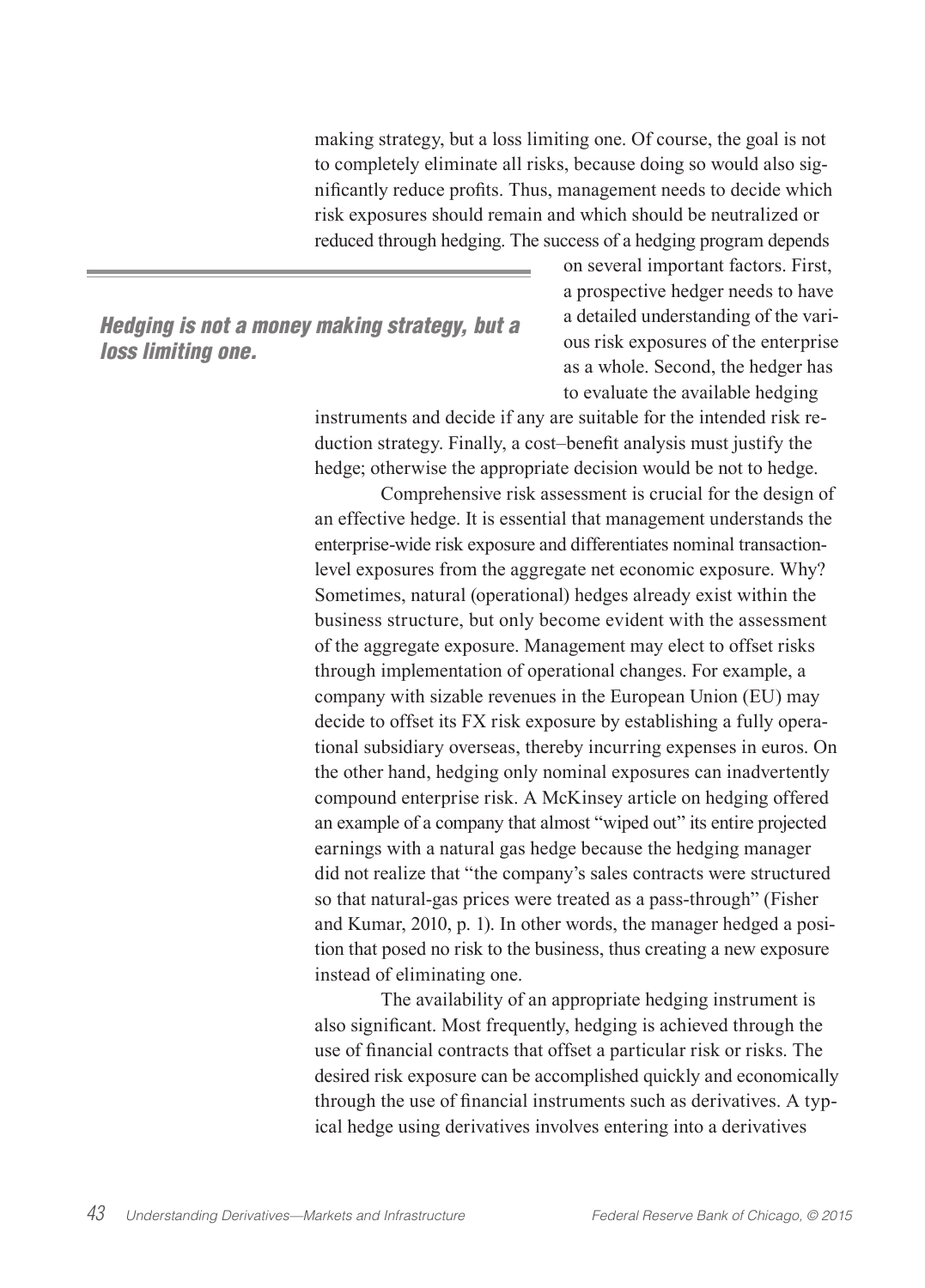#### Table 1. Hedging by Industry–Global Fortune 500 Company Survey

|                     |               |                          |                          |    | <b>Derivative</b><br>type $(\%)$ |                |               |
|---------------------|---------------|--------------------------|--------------------------|----|----------------------------------|----------------|---------------|
| <b>Industry</b>     | # of<br>comp. | $%$ using<br>derivatives | <b>Interest</b><br>rates |    | <b>FX</b> Commodity Credit       |                | <b>Equity</b> |
| Financial           | 123           | 98                       | 94                       | 96 | 63                               | 76             | 80            |
| Basic<br>materials  | 86            | 97                       | 70                       | 85 | 79                               | --             | 6             |
| Technology          | 65            | 95                       | 86                       | 92 | 15                               | 6              | 15            |
| Healthcare          | 25            | 92                       | 80                       | 72 | 8                                | 4              | 20            |
| Industrial<br>goods | 49            | 92                       | 86                       | 86 | 37                               | $\overline{2}$ | 20            |
| Utilities           | 24            | 92                       | 92                       | 88 | 83                               | --             | 8             |
| Consumer<br>goods   | 88            | 91                       | 81                       | 84 | 39                               | 1              | 9             |
| Services            | 40            | 88                       | 75                       | 85 | 35                               | 3              | 13            |
| Total               | 500           | 94                       | 83                       | 88 | 49                               | 20             | 29            |

Source: ISDA Survey Results: Derivatives Usage by the World's Largest Companies, April 2009, available at http://www.isda.org/press/press042309der.pdf.

contract with a strong negative price correlation to the underlying risk being hedged. Table 1 shows the derivatives usage by industry and type of derivatives instrument for Global Fortune 500 companies. The most commonly hedged risk is foreign exchange risk. It is hedged by 88% of the surveyed companies, followed by interest rate risk at 83%. Commodity and equity swaps are also frequently used across industries, with credit default swaps being used mostly by the financial sector.

Sometimes it is possible to hedge with highly standardized, exchange-traded derivatives contracts. Other times, a higher level of customization is needed to offset the risk, and over-the-counter (OTC) contracts are created to ensure an effective hedge. As we explained in previous chapters, choosing an OTC contract may perfectly mitigate certain risks—for example, basis and quantity risk—but it also introduces counterparty credit exposure. This counterparty exposure may actually be a desired exposure and serve as a natural hedge in some cases, but at least prior to the Great Financial Crisis, this risk seems to have been largely mispriced or ignored. The success of a hedging strategy hinges on the choice of the appropriate hedging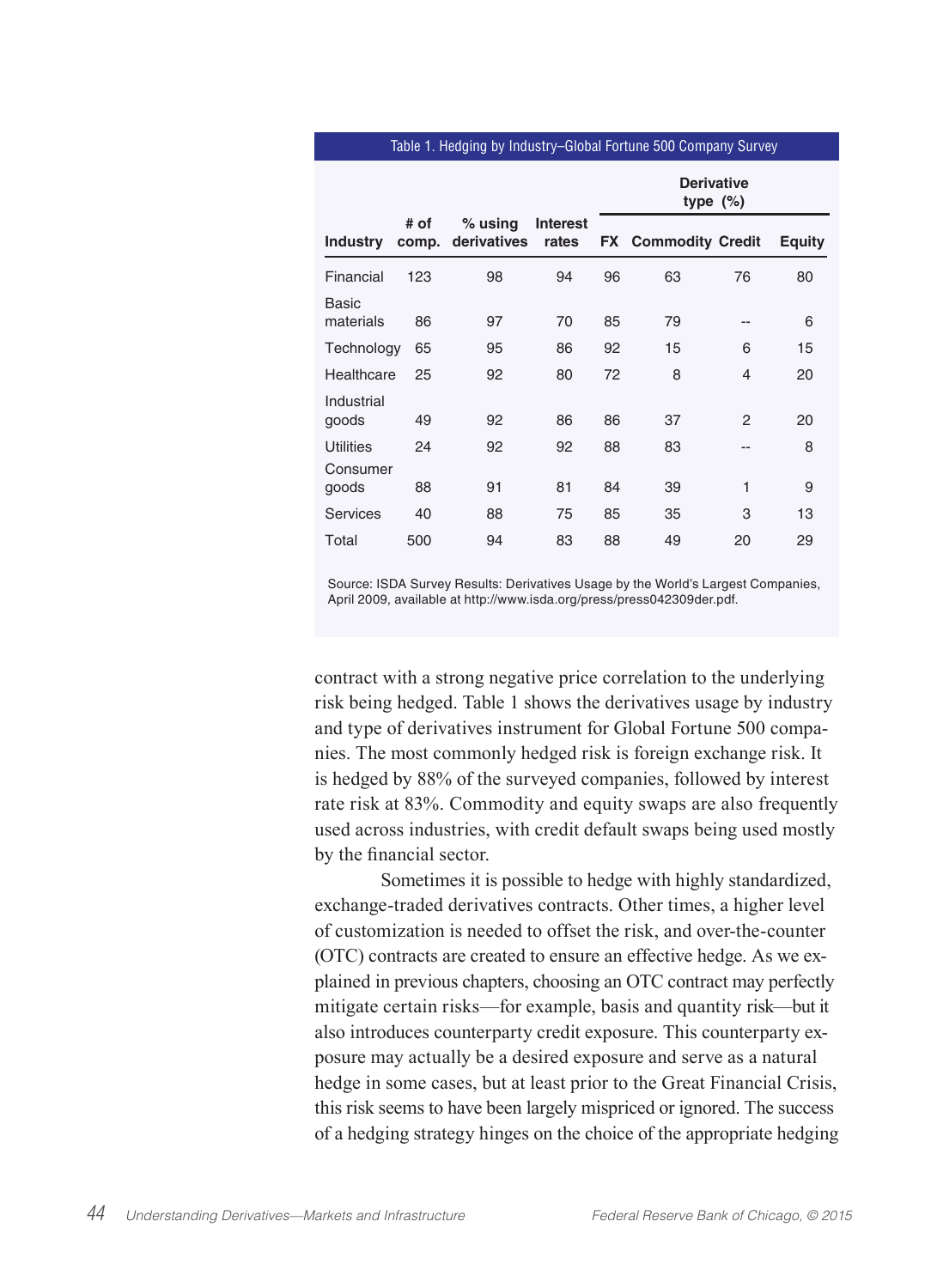instrument, as well as constant monitoring of the positions to ensure that historical correlations hold during the duration of the hedge sometimes positions need to be adjusted or new positions created to maintain a perfect hedge.

Cost–benefit analysis is the final step in the process of deciding whether hedging is an appropriate risk management strategy. Hedgers incur several costs. First, there are the direct costs of brokerage services and dealing spreads. Next, there are the overheads associated with managing a hedging program. As mentioned, basis and quantity risk can further increase hedging costs. Money used for margin deposits and cash flows needed for variation margin have opportunity costs associated with lost interest earnings (possibly a spread versus market rates) and other uses of the money. There is also a risk that a company's management does not communicate across the lines of business or is not qualified or experienced enough to understand the impact of its hedge positions under various market scenarios, which may result in over or under hedging (see Ford Motor Co. example in box 2). Finally, the purchase and possible abandonment of worthless (unexercised out-of-the-money) options can result in a cost that would be attributable to a hedge. If the costs are higher than the expected price risk, then hedging might not be justified.

Through their actions, most Fortune 500 companies have demonstrated that they believe the benefits of a hedging program are compelling enough to justify the investment of time and resources to establish them. Successful risk management through these programs is largely dependent on a disciplined approach to the assessment of risk exposures.

### Risks Associated with Hedging

Hedging is not without risks. While hedging shares some attributes of insurance, it does not function the same way. The hedge pays off when the price of the asset or liability being hedged moves adversely due to changes in the market price. However, unlike insurance contracts where the maximum downside to the policy holder is the total premium paid (provided that the insurance company remains solvent), hedging can expose the hedger to significant losses (see examples in box 2 and box 3). Some risks, such as counterparty credit risk and settlement risk, are common across different markets, but other risks, like basis risk and quantity risk are endemic to hedging activity.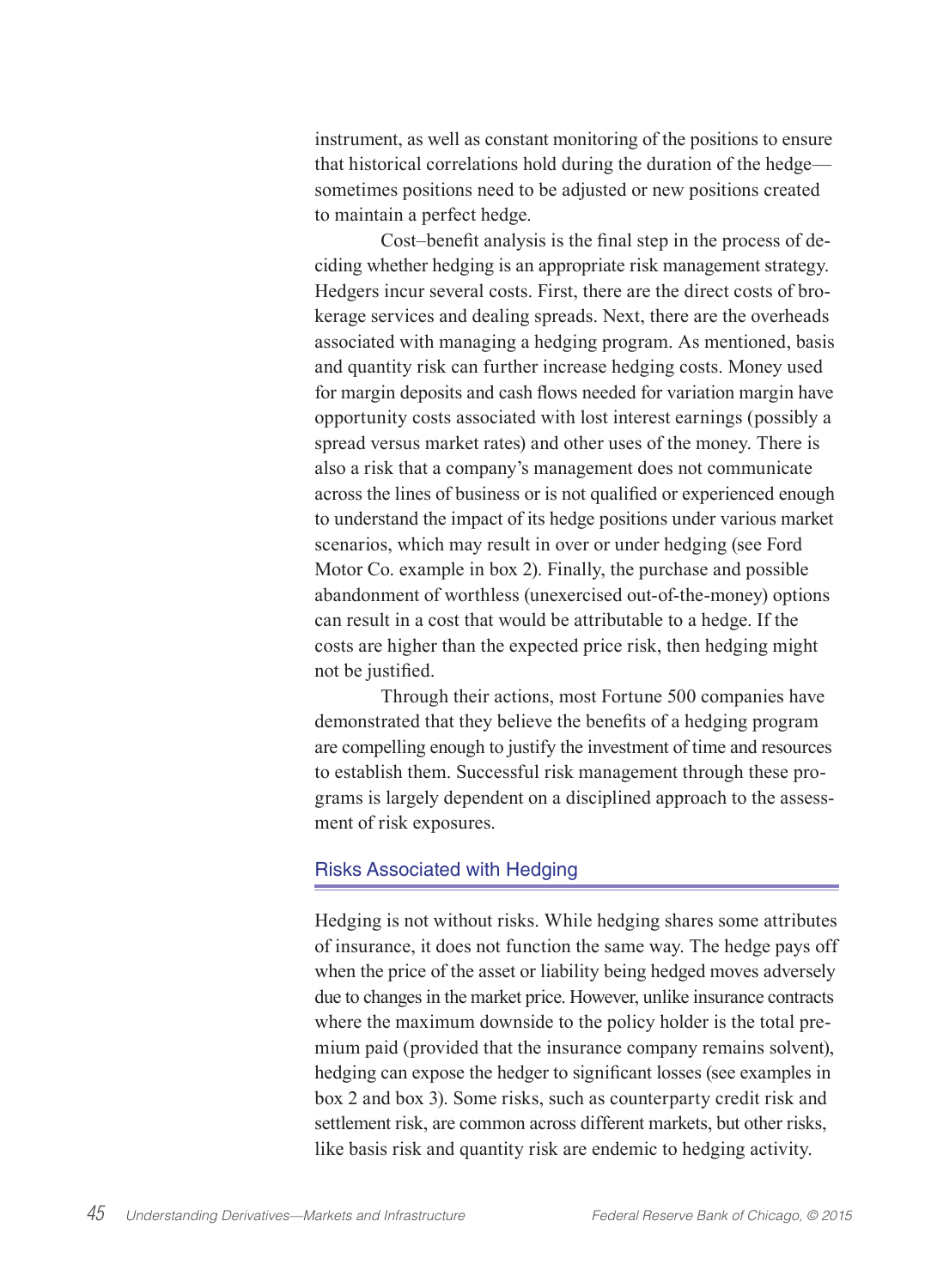# **Box 2 – Ford Motor Company's \$1 Billion Palladium Hedge Write-off**

Large auto makers have traditionally participated in commodity markets to purchase commodities and hedge exposure to an increase in the price of raw materials that they use—including steel, copper, and palladium. As White (2002) explains, global demand for palladium almost quintupled between 1992 and 1996, and car manufacturers actively hedged their exposure. Certain geo-political developments further impacted the available supply of the metal and between 1998 and 2000, leading palladium prices to move from a previous high of \$350 to a new high of \$1,094 an ounce.

However, in 2000 new engineering advances enabled automakers to significantly reduce their use of palladium, while the increases in palladium prices over the previous years resulted in new suppliers entering the market. As a result of these developments, palladium prices fell to about \$350 an ounce in late 2001.

Ford Motor Company implemented the engineering advances, resulting in a reduction in its need for the metal by about 50%, without communicating the change to its treasury department, which was responsible for both purchasing and hedging of raw materials. This lack of communication, coupled with lower prices of the metal, cost the company a \$1 billion hedge write-off.

#### *Basis Risk*

A hedge does not have to be perfect to reduce risk exposure, and the risk that emerges as a result of imperfect hedges is basis risk. Specifically, the basis risk is the difference in the way the prices change between the derivative contract and the asset or liability being hedged. Generally, a lower historical price correlation implies a larger basis risk (and vice versa).

Basis risk is not a constant; it can fluctuate over the life of the hedge. It widens (increases) due to mismatches between the underlying exposure and the derivative contract used to hedge such an exposure. Thus, differences in dates (expiration, maturity, purchase), delivery instructions (location, transportation and storage costs), and changes in yield curves—all result in basis risk exposure.

The difference between the timing of the hedger's commercial transactions and the standardized delivery dates of exchangetraded derivatives creates the basis risk exposure. The price of forward, futures, or options contracts will converge to the cash price at the time the derivatives expire or result in delivery. Most contracts are closed out by an offsetting transaction before actual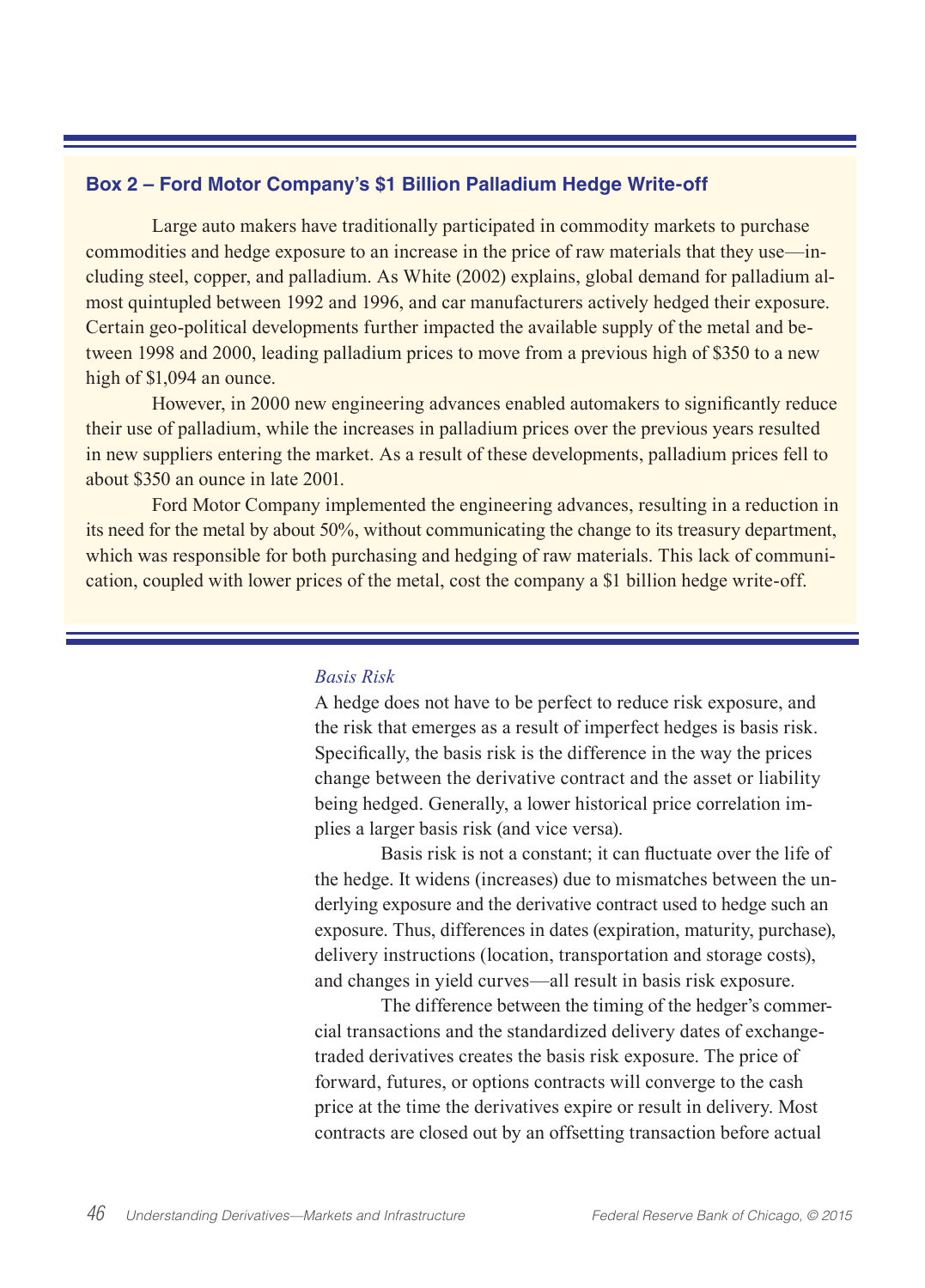delivery, thereby only realizing a gain or loss on the derivative contract that is applied to the cash market transaction as the purpose of the hedge. Commercial (cash market) transactions happen when needed, and are unlikely to happen exactly on the delivery day(s) of standardized exchange-traded derivatives contracts. Derivatives prices reflect the cost of carry, composed of interest, insurance, and storage costs, going forward, and the cost of carry will converge to the spot cash price at the time of the derivatives delivery or expiration. Therefore, such price differences and the rates at which they converge must be taken into account as components of basis risk.

Cross hedging is another example of a strategy that exposes the hedger to basis risk. Cross hedging is common for commodities without an active futures market or when an over-the-counter counterparty cannot be found. Highly correlated commodities may be used in a hedge; for example, jet fuel may be hedged with crude oil futures or sorghum with corn futures (Graff et al., 1997). Sometimes a combination of derivatives is used to create an optimal hedge position.

Example: Distillers' dried grain (DDG) is used as livestock fodder and does not have a liquid futures market, so cross-hedging strategies are employed to hedge exposure to DDG prices. The DDG is a corn product, but the nutritional content is closer to that of soybean meal, thus a combination of corn and soybean meal futures is used to hedge DDG positions (Brinker, Parcell, Dhuyvetter, and Franken, 2009).

Most hedges expose the hedger to some level of basis risk, which can arise from a divergence in prices between the swap or future contract and the underlying asset. Reassessing correlations, hedging weights, and hedging ratios is critical when hedging, as changes in the supply and demand of different products may result in changes in the correlation between them and thus require adjustments to ensure efficient hedging and risk reduction. Even sophisticated hedgers may suffer losses as a result of basis risk exposures—see example in box 3.

#### *Quantity Risk*

The risk of over or under hedging related to the number of contracts used in a hedge is referred to as quantity risk. Exchange-traded derivatives cover a standard size or quantity of the underlying instrument, and the use of such contracts may expose a hedger to quantity risk. As mentioned in previous chapters, OTC derivatives can be custom fit to the risk being hedged in order to reduce basis risk and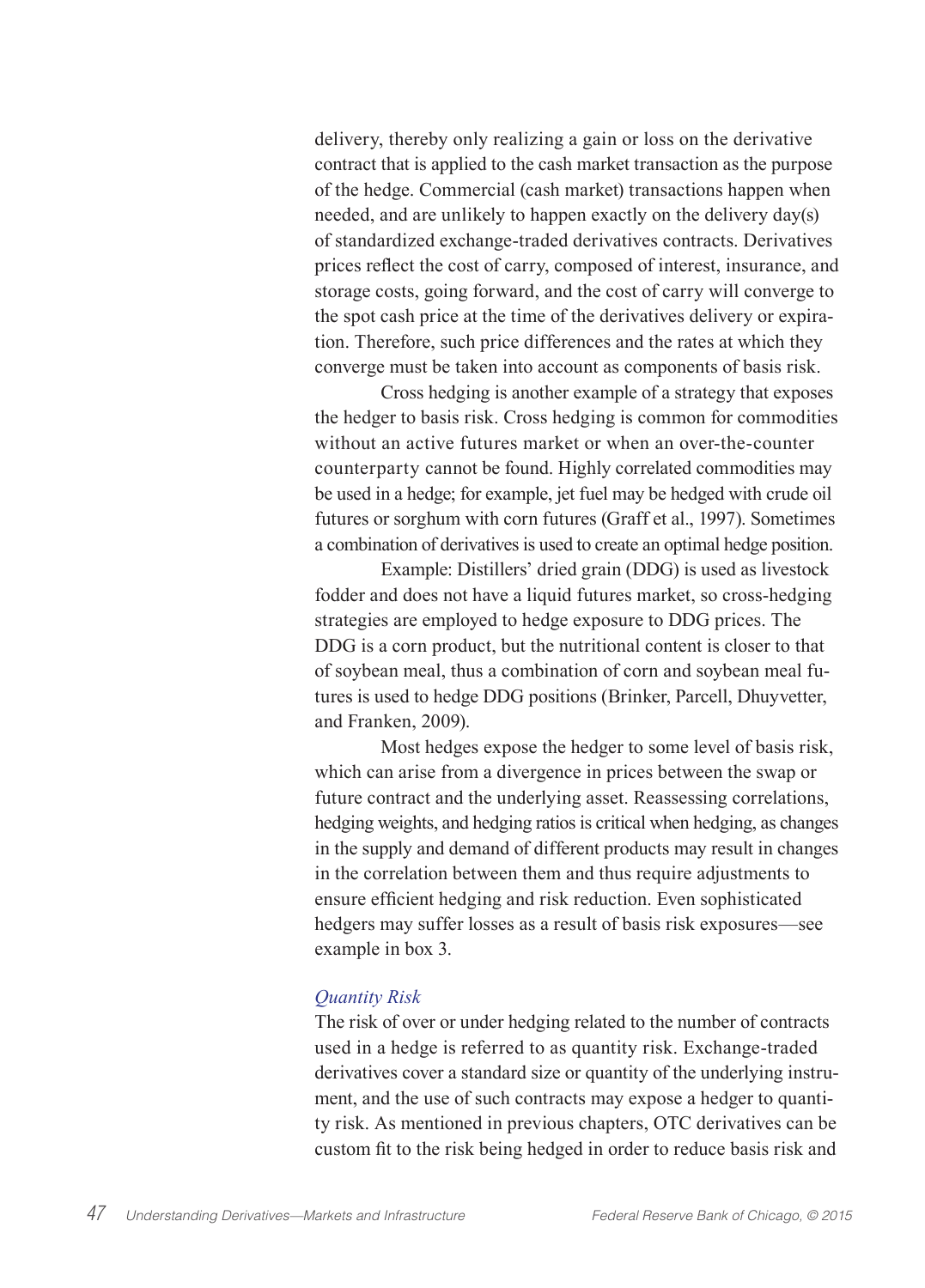## **Box 3 – Southwest Airlines' \$1.6 billion loss**

According to its 1999 annual report, Southwest Airlines has been hedging its exposure to jet fuel price fluctuations since the late 1990s.<sup>1</sup> Several case studies have been written touting Southwest's successful hedging program. For many years, crude prices continually climbed. During that time, Southwest's hedges against rising prices worked very well. In the summer of 2008, the price of crude oil recorded new highs and Southwest's second-quarter gain on its hedges amounted to \$1.2 billion net of taxes.<sup>2</sup> However, eventually oil prices began to drop and Southwest's hedging activities backfired in Q3:2008. Consequently, Southwest recorded a \$1.6 billion loss on its hedge portfolio and had a losing quarter for the first time in 17 years (Jetter, 2008).

1 Southwest Airlines 1999 Annual Report, page 18, available at http://southwest.investorroom.com/company-reports. 2 Southwest Airlines, Form 10-Q, July 28, 2008, page 10, available at http://southwest.investorroom.com/sec-filings?s=127&year=2008&cat=.

> possibly quantity risk through optionality features. Optionality might involve price floors or caps, as well as resets of price and quantity terms. Still, depending on the specific contract features, OTC hedges can also result in quantity risk exposure.

Example: A farmer has quantity risk in that she may have hedged a crop of an expected size based on the area planted and the expected crop yield. Due to variables such as the weather, seed quality, and the effectiveness of pest management, the actual yield might be less or more than the hedged amount. So if the farmer hedged, say, 10,000 bushels of wheat and realized a yield of 8,000 bushels, the hedge would be less efficient than expected. Alternatively, the actual yield might have been 12,000 bushels. The loss of hedge efficiency could result in an extra expense or a bonus in terms of the net hedged price of the crop.

The farmer's hedge example involved a static or passive hedge. The farmer could have adjusted the hedge as the yield projection became more accurate closer to harvest. Similarly, a bakery could hedge its purchases or holdings of wheat; and as its inventory of wheat gets consumed, it would adjust its hedge. However, in the farmer example above, the actual futures contracts exist in standard sizes of 5,000 bushels, thereby presenting choices of 5,000, 10,000, or 15,000 bushel sized hedges, each inefficient to some degree.

Quantity risk can also be managed through the use of options contracts— exchange-traded options on futures or OTC cash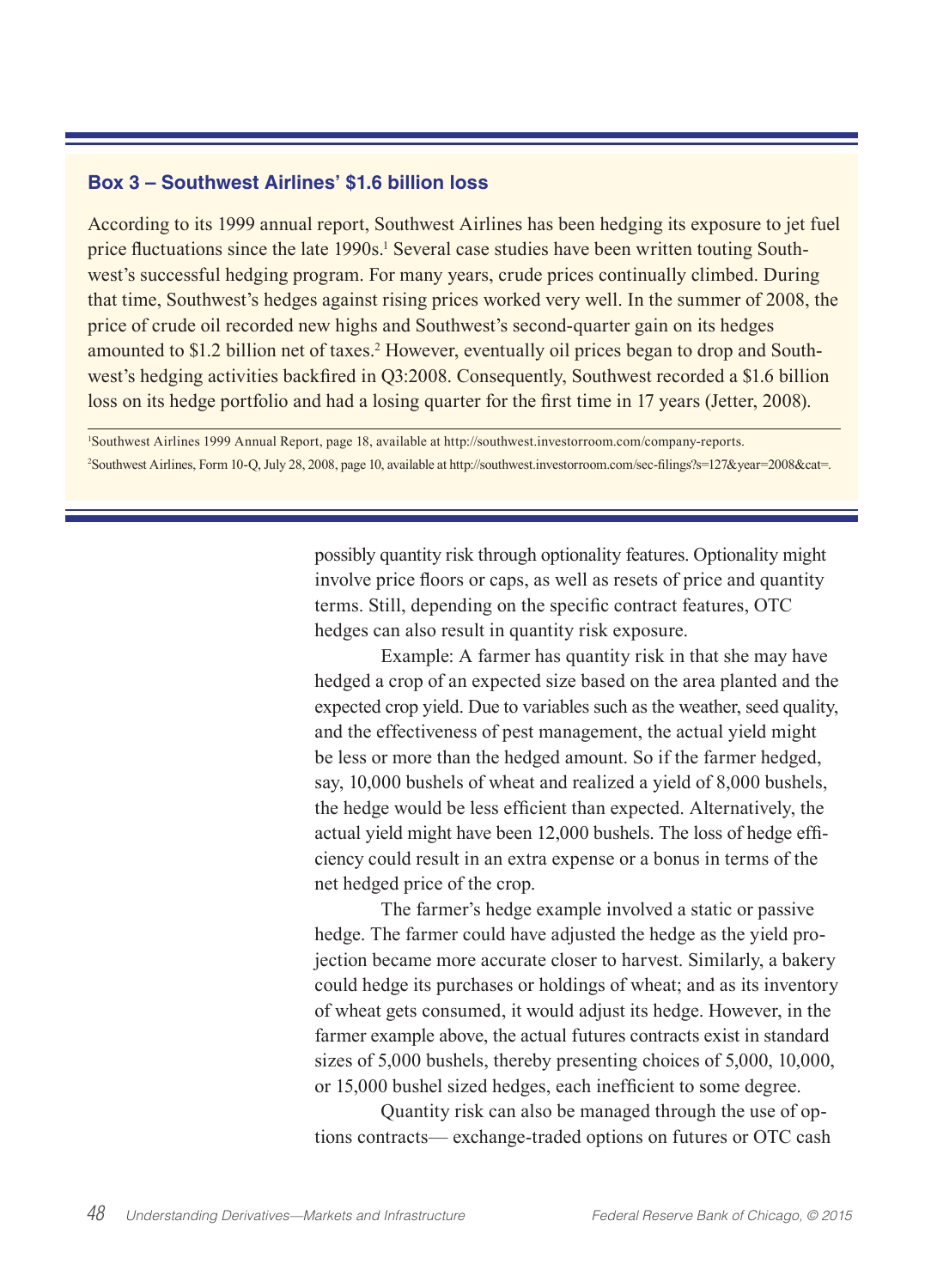options. The farmer would buy a put option (the right to sell the underlying product at a fixed price) and only exercise enough options to cover the actual quantity at risk (unless the over-hedged amount

*Diversification of risk is a portfolio optimization strategy. The goal of diversification is to reduce potential losses of a portfolio without impacting expected returns. This is achieved through the creation of a portfolio of uncorrelated positions. On the other hand, hedging activity involves trades that are negatively correlated to each other, which results in a reduction of both the expected returns and the expected losses.*

results in a bonus—in effect speculation). A grain elevator operator expecting to buy crops could buy call options (the right to buy the underlying product at a fixed price) and exercise them as crops are brought into inventory. Of course, the grain elevator operator would then be long the cash commodity and might seek to hedge his inventory holdings.

In practice, hedging includes elements of art in the timing and balancing of hedges, as well as

elements of science of knowing how the mathematics of hedging play out. Perfect hedges are difficult to achieve and understanding the risks eliminated and introduced by hedging activity is crucial to achieving the desired results.

# Diversification of Risk ≠ Hedging

It is important to distinguish hedging from diversification of risk. Some use the two terms interchangeably (Coleman, 2009). Diversification of risk is a portfolio optimization strategy. The goal of diversification is to reduce potential losses of a portfolio without impacting (changing) expected returns. This is generally achieved through the creation of a portfolio of uncorrelated or minimally correlated positions, which can result in a consistent (less volatile) portfolio performance. On the other hand, hedging activity involves trades that are negatively correlated to each other, which results in a reduction of both the expected returns and the expected losses.

# Regulatory Impact

A perfect hedge is meant to completely eliminate risk of a specific position. The perfect hedge should be 100% negatively correlated to the hedged position, and the holding period and other characteristics of the underlying asset and the hedge position should be equivalent. For example, an investor who owns a stock can protect against the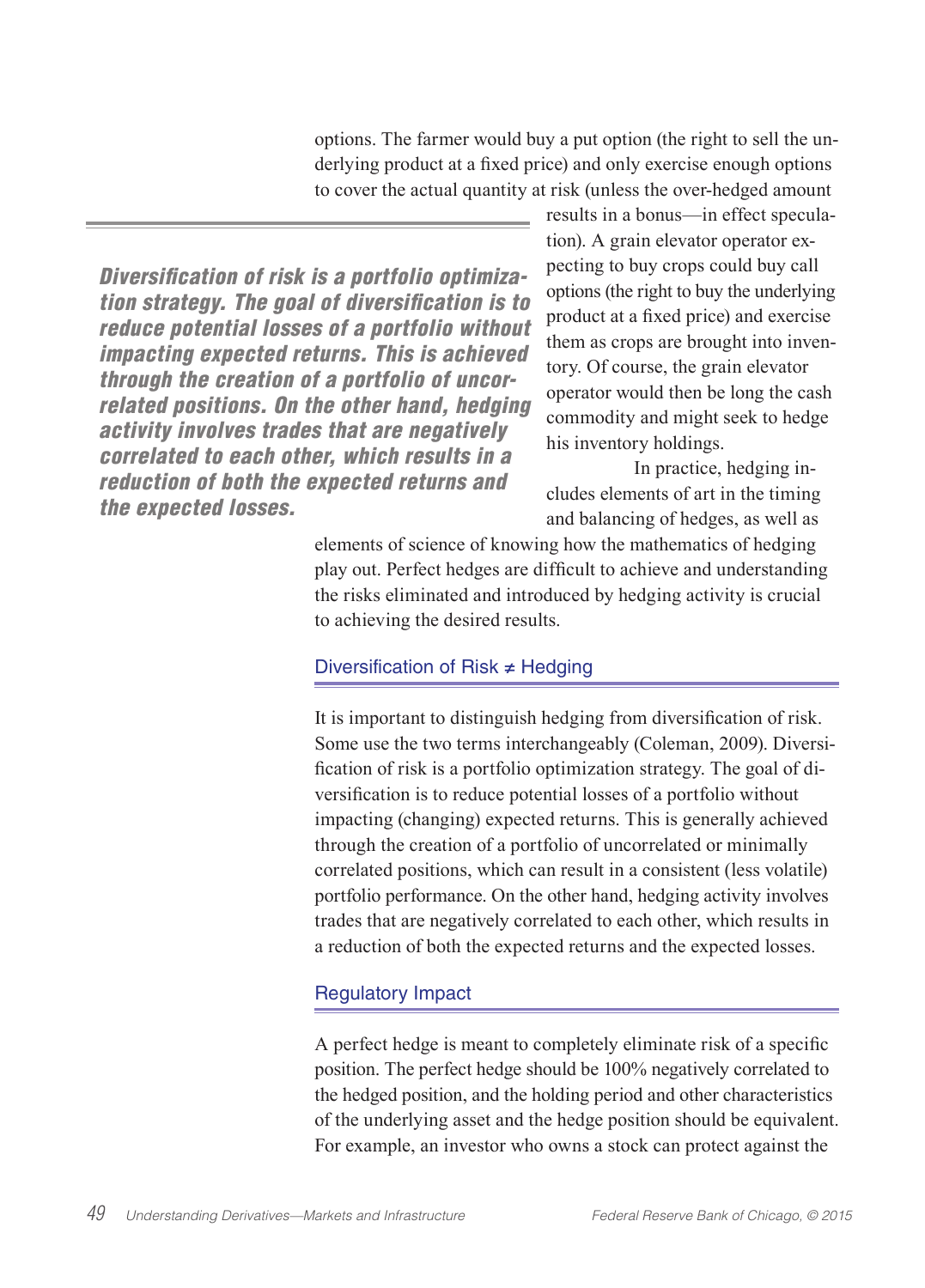decline in the price of the stock by purchasing a put option on that stock and thus creating a perfect hedge until the expiration of the contract.

All these considerations are important in determining hedge efficiency. The efficiency of a hedge has always been important, but in recent years it has become even more significant not only as part of compliance with hedge accounting requirements, but also for compliance with the new regulatory requirements as outlined in the Dodd–Frank Act (DFA).

### *Hedge Accounting (FASB, 1998; IASB, 2014)*

The use of derivatives for hedging can result in cash flows that are not symmetrical with the underlying cash position, thereby possibly distorting the profit and loss of the firm across accounting periods and obscuring the purpose of the hedge itself.

Futures contracts are marked-to-market, and variation margin is paid or collected each day (sometimes more often) in cash. A broker might require extra margin (collateral) to cover the actual flows. Options contracts tend to require payment of the option premium in full when the option is purchased, or margin to be deposited in the case of options sold. Uncleared OTC derivatives contracts require the deposit of "independent amounts" (initial margin) with variation margin requirements. Initial margins are typically refunded when the position is closed out (unless netted against other obligations), but variation margin and options premiums paid and received result in net gains or losses on the derivatives side of the hedge.

Such changes in value are real and normally would have to be recognized as a general operating profit or loss on operations, the market value of inventory, or services. Meanwhile, the cash side of the hedge might be revalued on the firm's books as an accrual and not taken into profit or loss until consummated by a sale or close out of that position. The mismatched result could cause volatile earnings that would not truly reflect the economically linked positions that constitute the hedge.

Consequently, hedge accounting standards address the earnings problem and several other accounting concerns regarding hedging. Hedge accounting standards were promulgated by the Financial Accounting Standards Board (FASB). Specifically, the changes in the prices (fair market value) of the item being hedged and the derivatives contract used for the hedge are recognized into earnings in the same accounting period. Any excess or shortfall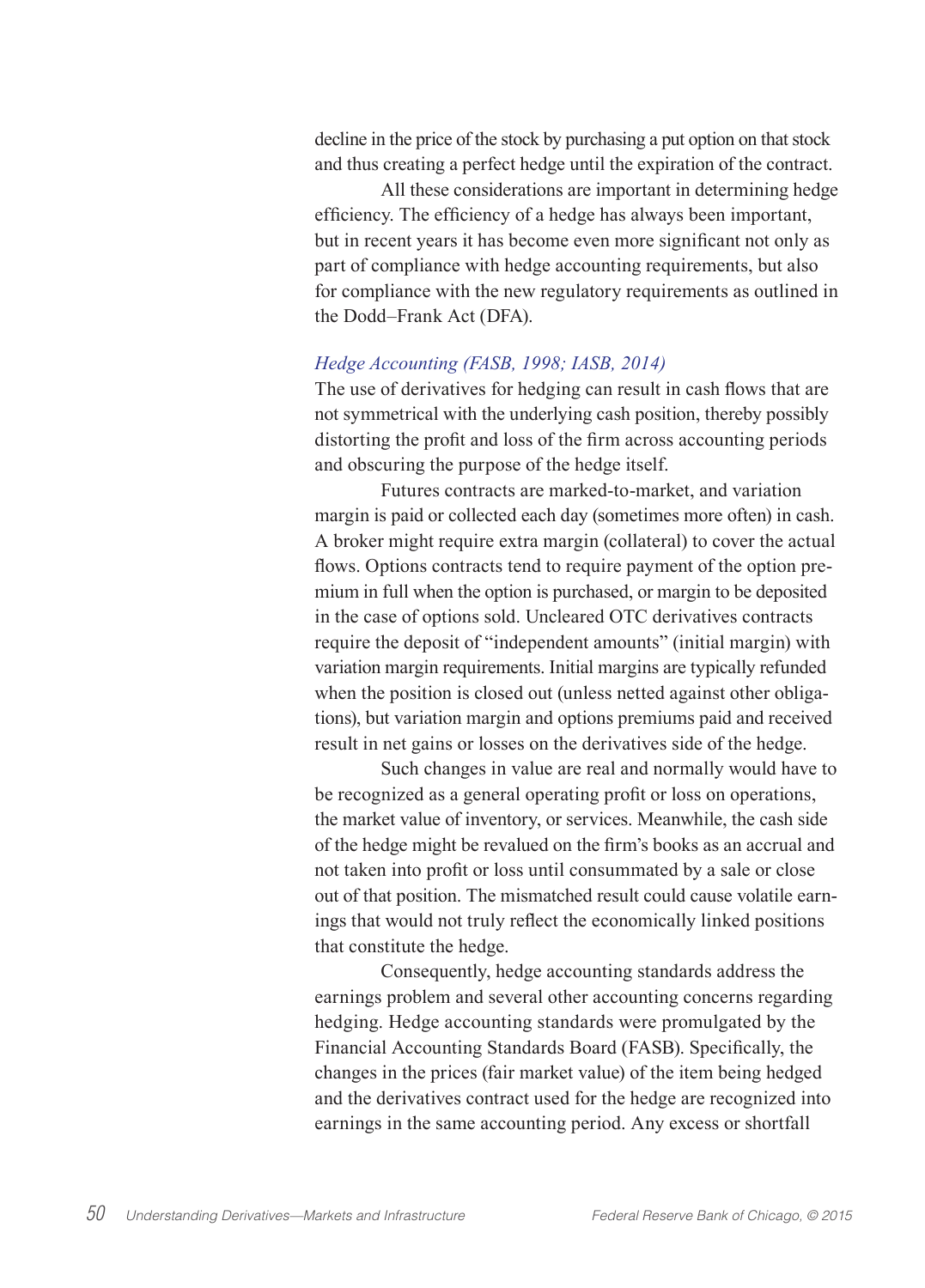between the legs of the hedge (i.e., basis or quantity risk) is reflected in earnings as the measure of the "efficiency" of the hedge. Similarly, changes in value of anticipatory hedges (cash flow hedges) in which the uncertain leg is not yet consummated are reported as "a component of other comprehensive income (outside earnings)," and then reclassified into earnings when the anticipated leg affects earnings (FASB, 1998).

Hedge accounting standards require active measurement and description of a measurement method of a hedge's efficiency in order to maintain the accounting treatment. If the hedge is not sufficiently efficient, then the changes in value of the derivatives contract must be recognized in the earnings of the firm.

## *The Dodd–Frank Act*

The DFA introduced comprehensive regulation of the over-the-counter derivatives market, including mandatory clearing for some and collateralization and reporting of all OTC derivatives transactions. OTC derivatives include interest rate (IRS), foreign exchange, credit default (CDS), and commodity swaps, to name a few. All of the aforementioned financial contracts are commonly used for hedging. The DFA also outlined criteria for categorizing participants in OTC derivatives markets into three groups—end users, major swap participants, and swap dealers. This differentiation between the market participants is based upon their type of activity, degree of leverage, and size of positions.

End users are defined as either non-financial entities or entities that use OTC derivatives to lessen or fully hedge commercial risk. End users do not have to be registered with U.S. Commodity Futures Trading Commission (CFTC), but the efficacy of their hedge positions is evaluated to justify qualification for the end-user exemption under the DFA (CFTC, 2012).

Major swap and major security-based swap participants include any entity that is not a swap dealer and satisfies one of the following conditions: (i) has a substantial swap or security-based swap position; (ii) has positions that may cause a significant counterparty risk exposure and negatively impact financial markets or the U.S. banking system; or (iii) is a highly leveraged financial entity (CFTC, 2012). Additionally, the term swap dealer or security-based swap dealer includes entities that are engaged in swap market-making activities and entities that generally trade swaps for their own account (with some exemptions based on the notional amounts that are traded) (CFTC/SEC, 2012).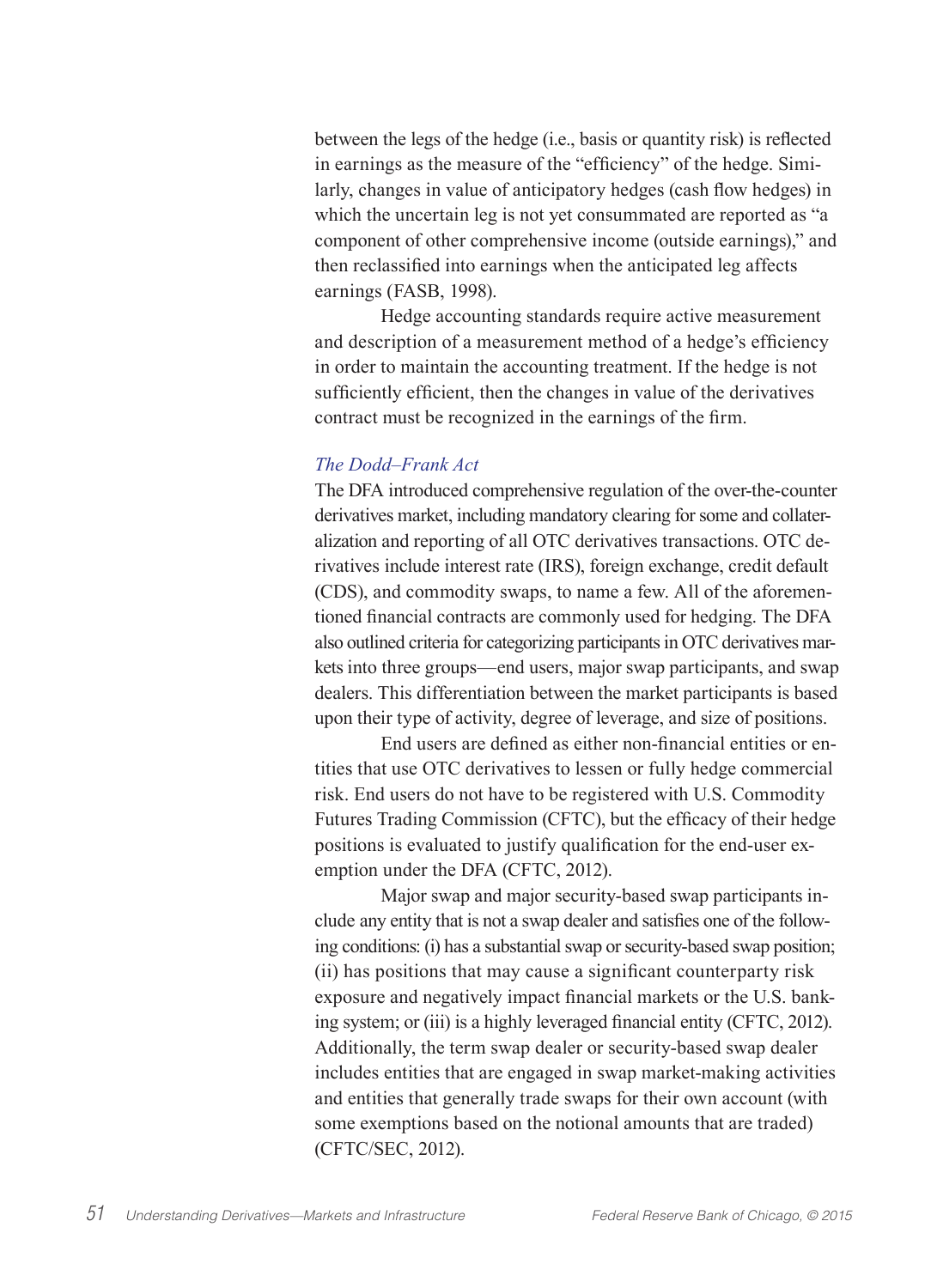Swap dealers and major swap participants are both subject to registration with the U.S. Commodity Futures Trading Commission (IRS, CDS, and commodity swaps) and U.S. Securities and Exchange Commission (security-based swap markets) and have to comply with certain documentation, capital, and reporting requirements.

The ISDA tracks swap volumes by market participant type. It reported that as of December 2013, derivatives trades between swap dealers represented 16.5% of total notional value outstanding, while financial end users and major swap participants represented 80.4% and non-financial end-users represented only 3.1% of the market (ISDA, 2014). They also found that trading activity of the non-financial end users "has remained more or less stable over the past 10 years" (ISDA, 2014, p. 9), while the trading activity between the dealers has "declined rapidly" (ISDA, 2014, p. 5). These findings suggest that the non-financial end user market segment was not negatively impacted by the recent regulatory changes.

#### **Summary**

Hedging strategies can be a valuable tool for managing risk if implemented properly. Understanding the total risk exposure of the company, as well as tracking and communicating the results of hedging are of vital importance for efficient and successful risk management. However, it is important to remember that downside risks do exist—and that investment in experienced staff and technology is crucial. In this chapter, we explained how hedging works, what products are used, and what can go wrong. In general, hedging is accomplished through the use of financial derivatives contracts. Chapter 3 discussed the size of the derivatives market—which is largely driven by hedging demand. Changes in global regulations of derivatives have begun to impact how hedges are executed and which financial instruments are used to achieve the desired risk exposure. Later chapters will discuss the changes in regulations and the evolution of derivatives instruments.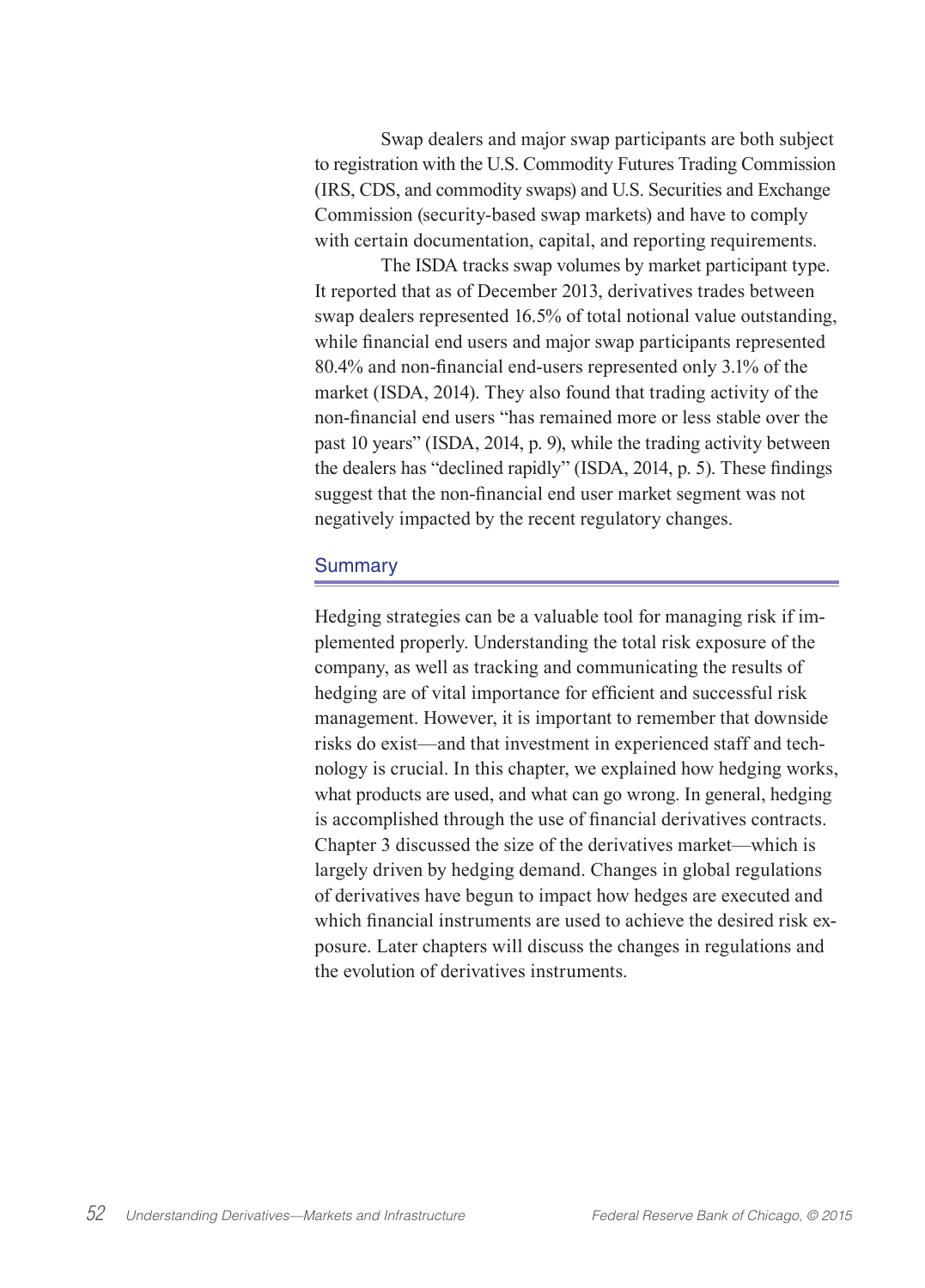### *References*

Braun, Martin Z., and William Selway, 2008, "JPMorgan, facing federal probe, exits municipal swaps," Bloomberg, September 4, available at http://www.bloomberg.com/ apps/news?pid=newsarchive&sid=aia5rMTvR2V0.

Brinker, Adam J., Joe L. Parcell, Kevin C. Dhuyvetter, and Jason R. V. Franken, 2009, "Cross-hedging distillers dried grains using corn and soybean meal futures contracts," *Journal of Agribusiness*, Vol. 27, Nos. 1/2, Spring/Fall, pp. 1–15, available at http://ageconsearch.umn.edu/bitstream/90654/2/JAB,Spr-Fall09,%2301,pp1-15.pdf.

Carter, David A., Daniel A. Rogers, and Betty J. Simkins, 2002, "Does fuel hedging make economic sense? The case of the US airline industry," paper, September 16, available at http://papers.ssrn.com/sol3/papers.cfm?abstract\_id=325402.

Coleman, Les, 2009, *Risk Strategies: Dialling Up Optimum Firm Risk, Farnham, Surrey*, UK: Gower Publishing.

Financial Accounting Foundation, Financial Accounting Standards Board, 1998, *Statement of Financial Accounting Standards No. 133: Accounting for Derivative Instruments and Hedging Activities*, Norwalk, CT, June, available at http://www.fasb.org/cs/BlobServer?b lobkey=id&blobnocache=true&blobwhere=1175820923424&blobheader=application%2 Fpdf&blobheadername2=Content-Length&blobheadername1=Content-Disposition&blo bheadervalue2=1302072&blobheadervalue1=filename%3Dfas133.pdf&blobcol=urldata &blobtable=MungoBlobs.

Fisher, Bryan, and Ankush Kumar, 2010, "The right way to hedge," Insights & Publications, McKinsey & Company, July, available at http://www.mckinsey.com/insights/corporate\_ finance/the\_right\_way\_to\_hedge.

Graff, Jennifer, Ted Schroeder, Rodney Jones, and Kevin Dhuyvetter, 1997, "Cross hedging agricultural commodities," paper, Kansas State University, Agricultural Experiment Station and Cooperative Extension Service, No. MF-2284, September, available at http://www.agmanager.info/livestock/marketing/bulletins\_2/price\_risk/hedging/mf2284.pdf.

Guay, Wayne, and S. P. Kothari, 2003, "How much do firms hedge with derivatives?," *Journal of Financial Economics*, Vol. 70, No. 3, December, pp. 423–461.

International Accounting Standards Board, 2014, Financial Instruments (replacement of IAS 39), "IFRS 9 financial instruments (replacement of IAS 39)," webpage, July, available at http://www.ifrs.org/Current-Projects/IASB-Projects/Financial-Instruments-A-Replacement-of-IAS-39-Financial-Instruments-Recognitio/Pages/Financial-Instruments-Replacement-of-IAS-39.aspx.

International Swaps and Derivatives Association, 2014, "Dispelling myths: End-user activity in OTC derivatives," research study, New York, August 11, available at http://www2.isda.org/functional-areas/research/studies/.

\_\_\_\_\_\_\_\_\_\_, 2009, "Over 94% of the world's largest companies use derivatives to help manage their risks, according to ISDA survey," news release, Beijing, April 23, available at http://www.isda.org/press/press042309der.pdf.

Jelter, Jim, 2008, "Southwest's treacherous oil hedges," MarketWatch, October 16, available at http://www.marketwatch.com/story/southwests-infatuation-with-fuel-hedges-backfires.

Smithson, Charles, and Betty J. Simkins, 2005, "Does risk management add value? A survey of the evidence," *Journal of Applied Corporate Finance*, Vol. 17, No. 3, June, pp. 8–17, available at http://econpapers.repec.org/article/blajacrfn/ v\_3a17\_3ay\_3a2005\_3ai\_3a3\_3ap\_3a8-17.htm.